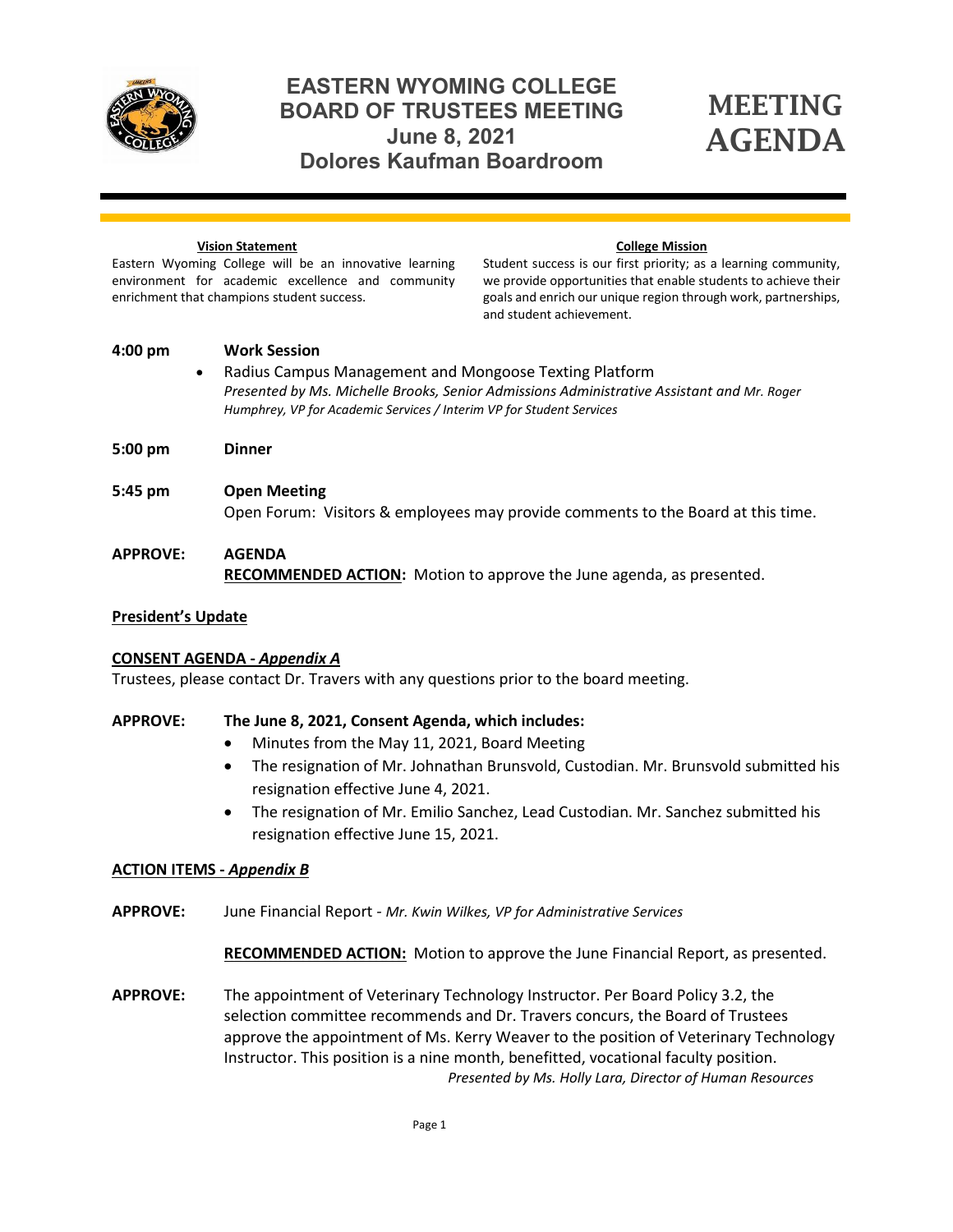**APPROVE:** Pursuant to Board Policy 3.4: Emeritus and Honored Retiree Status and the associated Administrative Rule, I recommend the Board of Trustees grant Emeritus Status to Dr. Edwin Bittner, Jr., Mr. Robert Creagar, and Dr. John Nesbitt. Eligibility for Emeritus status requires the employee have at least 15 years of uninterrupted service and occupied a benefitted position. *Prepared by Dr. Lesley Travers, College President*

> **RECOMMENDED ACTION** Motion to approve granting Emeritus status to Dr. John Nesbitt, Mr. Robert Creagar and Dr. Edwin Bittner, Jr., as presented.

**APPROVE:** Appointment of GEAR UP Director. A recommendation will be hand-carried to the meeting. P*repared by Ms. Holly Lara, Director of Human Resources*

> **RECOMMENDED ACTION:** Motion to approve the appointment of GEAR UP Director that was hand delivered to the meeting, as presented.

**APPROVE:** The appointment of Ms. Donna Charron to the position of Cosmetology Instructor. Dr. Travers recommends the Board of Trustees approve the appointment of Donna Charron to the position of Cosmetology Instructor. This position is a 9 month, benefitted, vocational faculty position. *Prepared by Holly Lara, Director of Human Resources*

> **RECOMMENDED ACTION:** Motion to approve the appointment of Ms. Donna Charon to the position of Cosmetology Instructor, as presented.

#### **INFORMATION ITEMS**

- 1. Faculty Senate Update *Appendix C -* Dr. Kate Steinbock, Faculty Senate President
- 2. Staff Alliance Update *Appendix D -* Mr. John Hansen, Staff Alliance President
- 3. Academic / Student Services Updates *Appendix E -* Mr. Roger Humphrey, VP AS / SS
- 4. College Relations Update *Appendix F -* Ms. Tami Afdahl, Director of College Relations
- 5. Human Resources Update *Appendix G -* Ms. Holly Lara, Director of Human Resources
- 6. Institutional Development Update *Appendix H* Mr. John Hansen, Director of Inst. Devel.
- 7. Douglas Campus Update *Appendix I -* Dr. Margaret Farley, VP for Douglas Campus
- 8. Constr. & Major Maintenance Update *Appendix J -* Mr. Keith Jarvis, Director of Physical Plant

#### **TRUSTEE TOPICS**

**ACTION:** Move to adjourn the meeting.

**RECOMMENDED ACTION:** Motion to adjourn and move into Executive Session if needed.